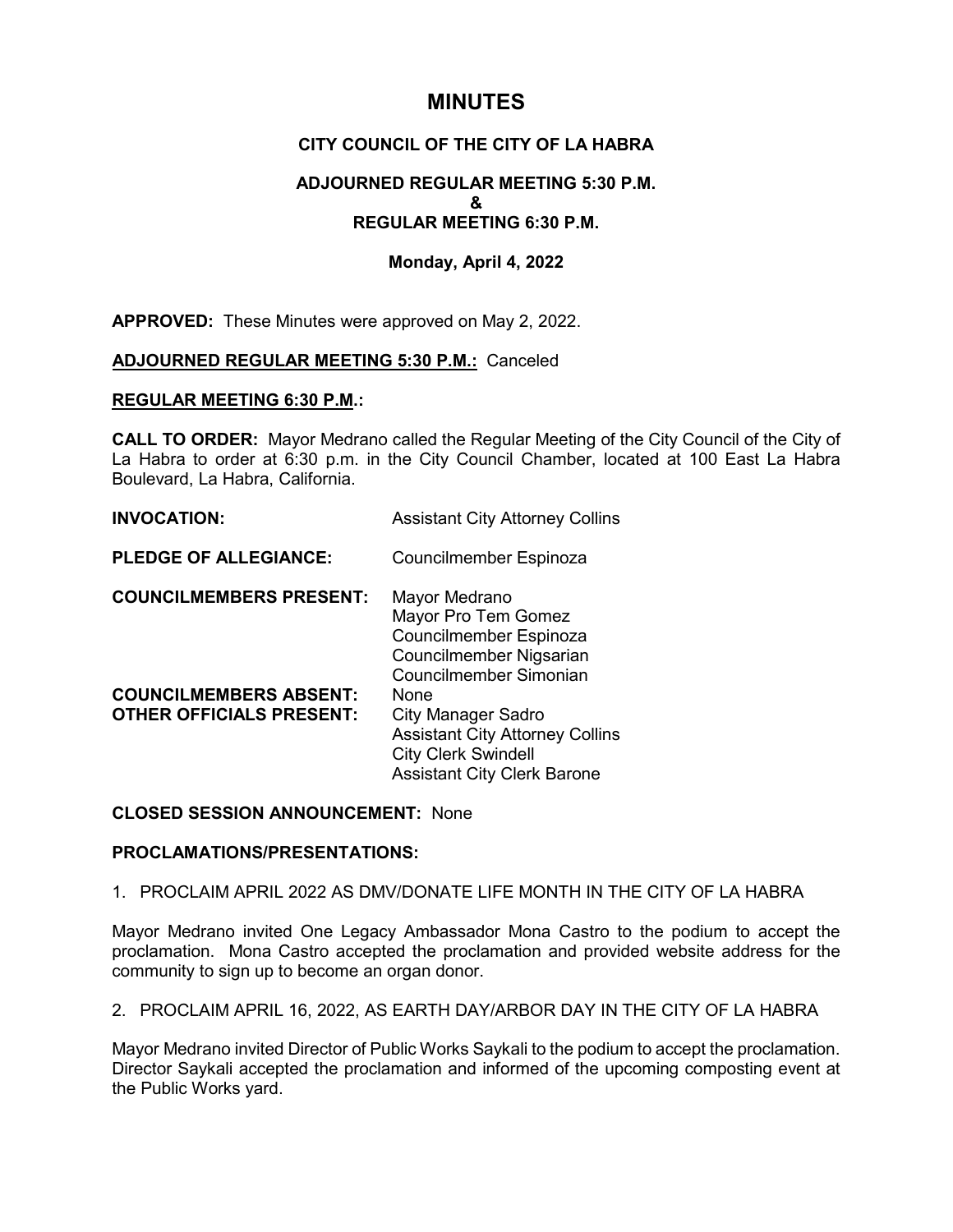3. PROCLAIM APRIL 10-16, 2022 AS NATIONAL ANIMAL CONTROL OFFICER APPRECIATION WEEK IN THE CITY OF LA HABRA

Mayor Medrano invited Chief of Police Foster, Bureau Manager Letictia Elder, and Animal Control Officer Dennis Coyle to the podium to accept the proclamation.

4. PROCLAIM APRIL 10-16, 2022 AS NATIONAL PUBLIC SAFETY TELECOMMUNICATIONS WEEK IN THE CITY OF LA HABRA

Mayor Medrano presented Chief of Police Foster, Bureau Manager Letictia Elder, and Lead Communications Operators Kristen Kernohan and Christina Martinez with the proclamation.

5. PROCLAIM APRIL 2022 AS SEXUAL ASSAULT AWARENESS MONTH IN THE CITY OF LA HABRA

Mayor Medrano read the title and a portion of the proclamation, and accepted the proclamation on behalf of the City of Garden Grove.

6. PROCLAIM MAY 5, 2022, AS A DAY SET APART FOR THE ANNUAL MAYOR'S PRAYER BREAKFAST IN RECOGNITION OF THE NATIONAL DAY OF PRAYER

Mayor Medrano stated presentation of this proclamation has been postponed until the next regular City Council meeting of April 18, 2022.

#### **PUBLIC COMMENTS:** None

#### **CONSENT CALENDAR:**

Moved by Mayor Pro Tem Gomez, seconded, by Councilmember Simonian, and CARRIED UNANIMOUSLY (5-0) TO APPROVE CONSENT CALENDAR ITEMS 1 THROUGH 11.

Said motion CARRIED by the following roll call vote:

AYES: Mayor Medrano, Mayor Pro Tem Gomez, Councilmember Espinoza, Councilmember Nigsarian, Councilmember Simonian NOES: NONE ABSTAIN: NONE ABSENT: NONE

- 1. PROCEDURAL WAIVER: Waive reading in full of resolutions and ordinances and approval and adoption of same by reading title only.
- 2. APPROVE CITY COUNCIL OFTHE CITY OF LA HABRA MEETING MINUTES

That the City Council approve the City Council of the City of La Habra Meeting Minutes of March 15, 2022.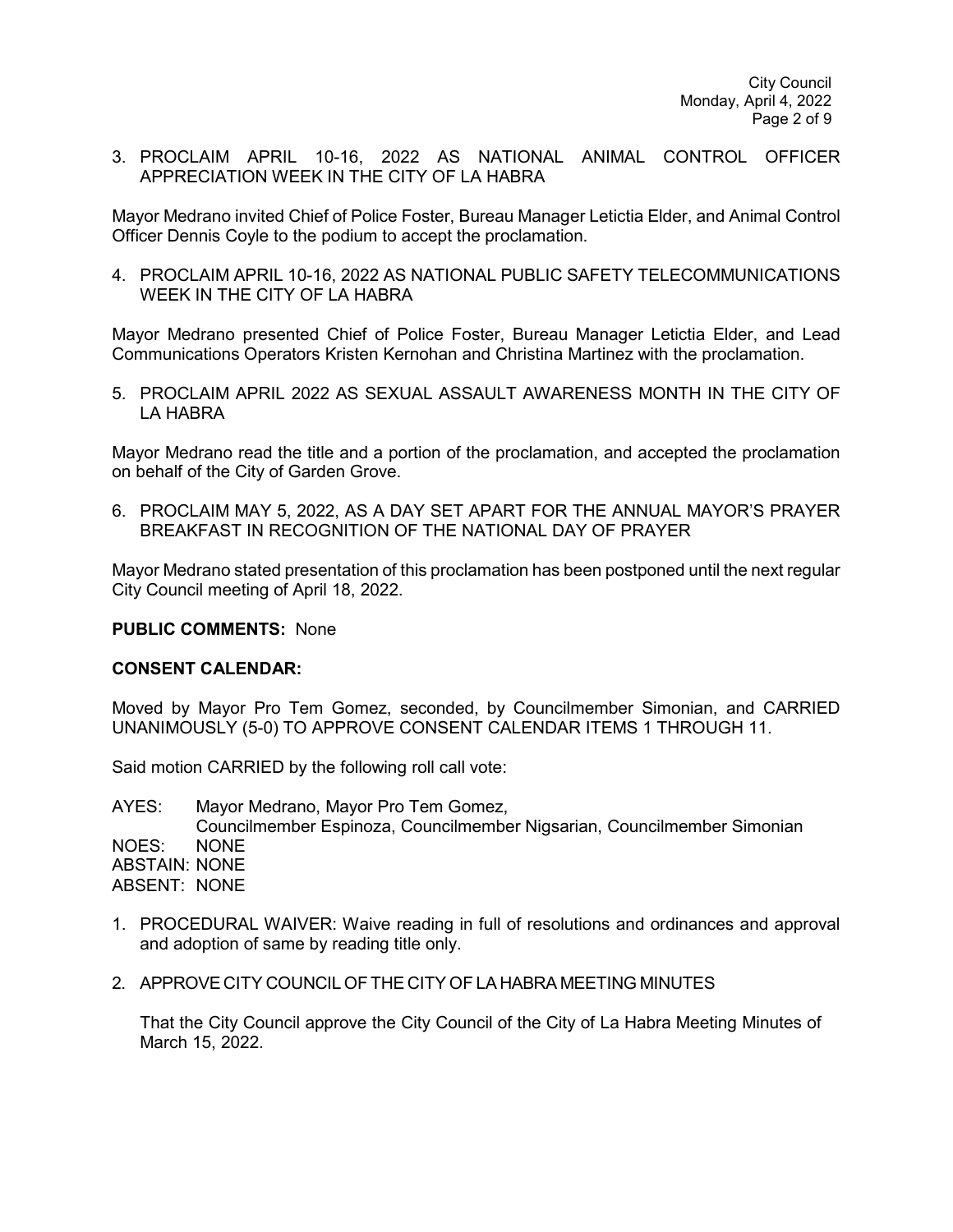3. APPROVE DENIAL OF LIABILITY CLAIM OF INTERNS EXCHANGE OF THE AUTOMOBILE CLUB (AAA)

That the City Council deny the claim of Interns Exchange of the Automobile Club (AAA) in order to set a definite six-month Statute of Limitations date.

4. APPROVEDENIALOFLIABILITY CLAIMOF MAURORUIZFORPROPERTYDAMAGE

That the City Council deny the claim of Mr. Mauro Ruiz in order to set a definite six-month Statute of Limitations date.

5. APPROVE THE CITY'S EARTHQUAKE INSURANCE POLICY RENEWAL FOR A ONE-YEAR TERM FROM APRIL 19, 2022, THROUGH APRIL 19, 2023

That the City Council authorize the City Manager to place the City's primary earthquake policy with Landmark American Insurance Company at a policy limit of \$5 million and assign excess coverage of \$73.06 million to Everest Indemnity, QBE Specialty Insurance, and General Security Insurance for a one-year term from April 19, 2022 through April 19, 2023.

6. APPROVE AMENDMENT NO. 1 TO THE VISTA COMMUNITY CLINIC (VCC): THE GARY CENTER LEASE AGREEMENT

That the City Council approve and authorize the City Manager to execute Amendment No. 1 to the VCC: The Gary Center Lease Agreement in the amount of \$1.00 per year, for use of the City-owned property at 350 South Hillcrest Street.

7. APPROVE A RESOLUTION REAFFIRMING THE REQUIRED FINDINGS TO CONTINUE TO ALLOW REMOTE CITY COUNCIL MEETINGS AS REQUIRED BY AB 361

That the City Council: A. Receive this report; and,

- B. APPROVEAND ADOPT **RESOLUTION NO. 6055** ENTITLED:ARESOLUTION OF THE CITY COUNCIL OF THE CITY OF LA HABRA, CALIFORNIA, MAKING THE LEGALLY REQUIRED FINDINGS TO CONTINUE TO AUTHORIZE THE CONDUCT OF REMOTE "TELEPHONIC" MEETINGS DURING THE STATE OF EMERGENCY.
- 8. APPROVE A THREE-YEAR LEASE AGREEMENT WITH TPx COMMUNICATIONS (TPx) FOR TELECOMMUNICATION SERVICES

That the City Council approve and authorize the City Manager to execute a three-year agreement in the amount of \$18,000 per year with TPx for telecommunications services.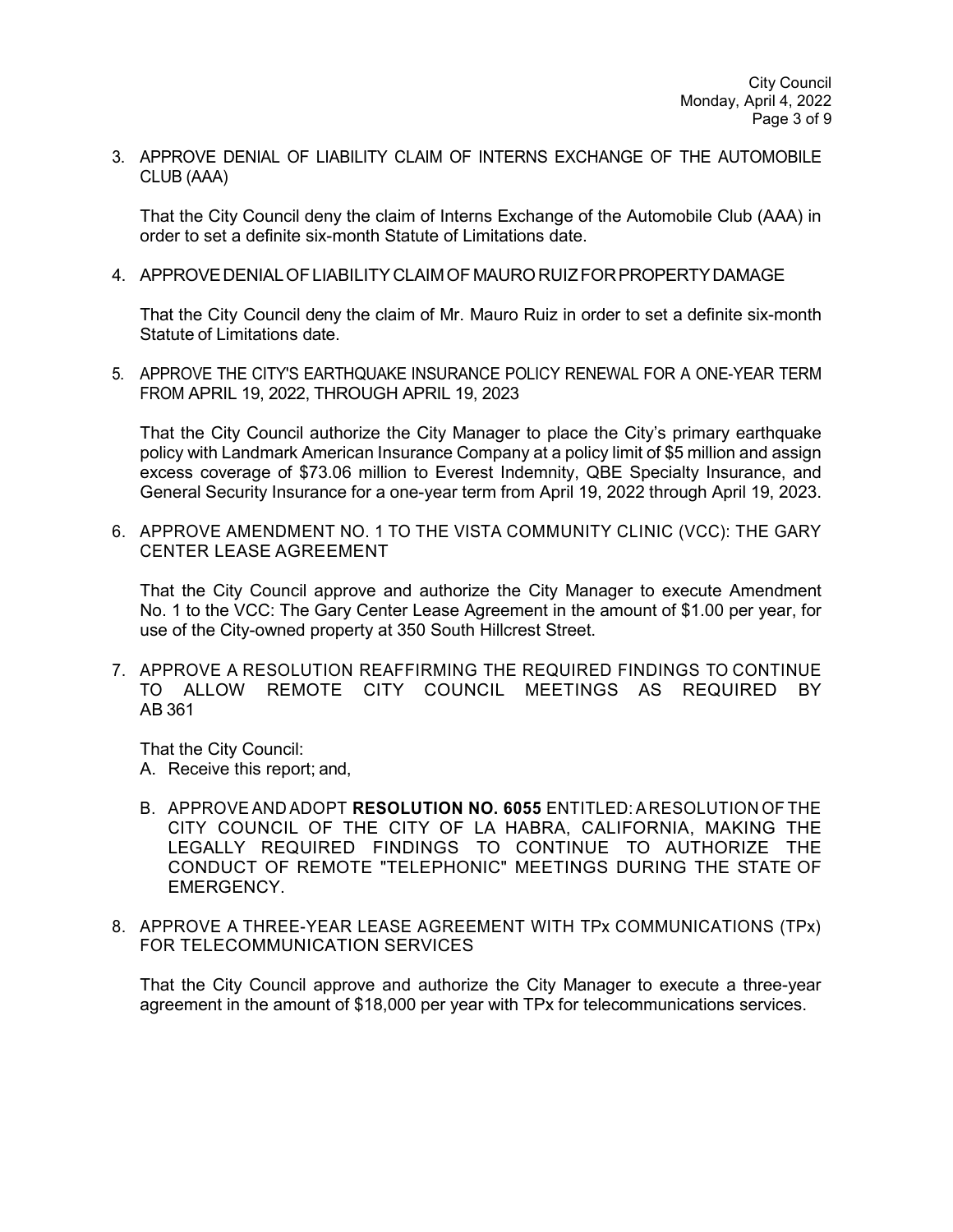#### 9. APPROVE THE LA HABRA CITRUS FAIR TEMPORARY CIVIC EVENT SIGNAGE

That the City Council approve temporary signage for the La Habra Citrus Fair at the southeast corner of La Habra Boulevard, and Euclid Street and at the northwest corner of La Habra Boulevard and Harbor Boulevard; subject to the final designs and specifications meeting parameters established by the Director of Community and Economic Development.

10. APPROVE ENROLLMENT IN CALIFORNIA'S LOW-INCOME HOUSEHOLD WATER ASSISTANCE PROGRAM AND EXECUTION OF AN AGREEMENT WITH HORNE, LLP FOR FUNDING DISBURSEMENT

That the City Council:

- A. Approve and authorize staff to enroll the City of California's Low-Income Household Water Assistance Program (LIHWAP), and
- B. Approve and authorize the City Manager to execute and agreement with HORNE, LLP to serve as a third-party funds disbursement partner for the California Department of Community Services and Development (CSD).
- 11. WARRANTS: APPROVE NOS. 00133670 THROUGH 00133875 TOTALING \$1,961,739.01

Approve Nos. 00133670 through 00133875 totaling \$1,961,739.01.

#### **CONSENT CALENDAR ITEMS REMOVED FOR SEPARATE DISCUSSION:** None

**PUBLIC HEARINGS:** None at this time.

#### **CONSIDERATION ITEMS:**

1. CONSIDER THE FISCAL YEAR 2022-2023 (FY2022-23) CITY OF LA HABRA LEGISLATIVE PLATFORM

Assistant to the City Manager Ferrier presented the staff report.

There was no City Council discussion.

Mayor Medrano invited the public to testify at 6:48 p.m. There was no public testimony.

Moved by Councilmember Simonian, Seconded by Mayor pro Tem Gomez, AND CARRIED UNANIMOUSLY (5-0) THAT THE CITY COUNCIL ADOPT THE PROPOSED FY2022-23 CITY OF LA HABRA LEGISLATIVE PLATFORM AND AUTHORIZE STAFF TO PREPARE LETTERS OF SUPPORT OR OPPOSITION TO LEGISLATIVE BILLS FOR THE MAYOR'S SIGNATURE, AS NEEDED AND IN ACCORDANCE WITH THE LEGISLATIVE PLATFORM.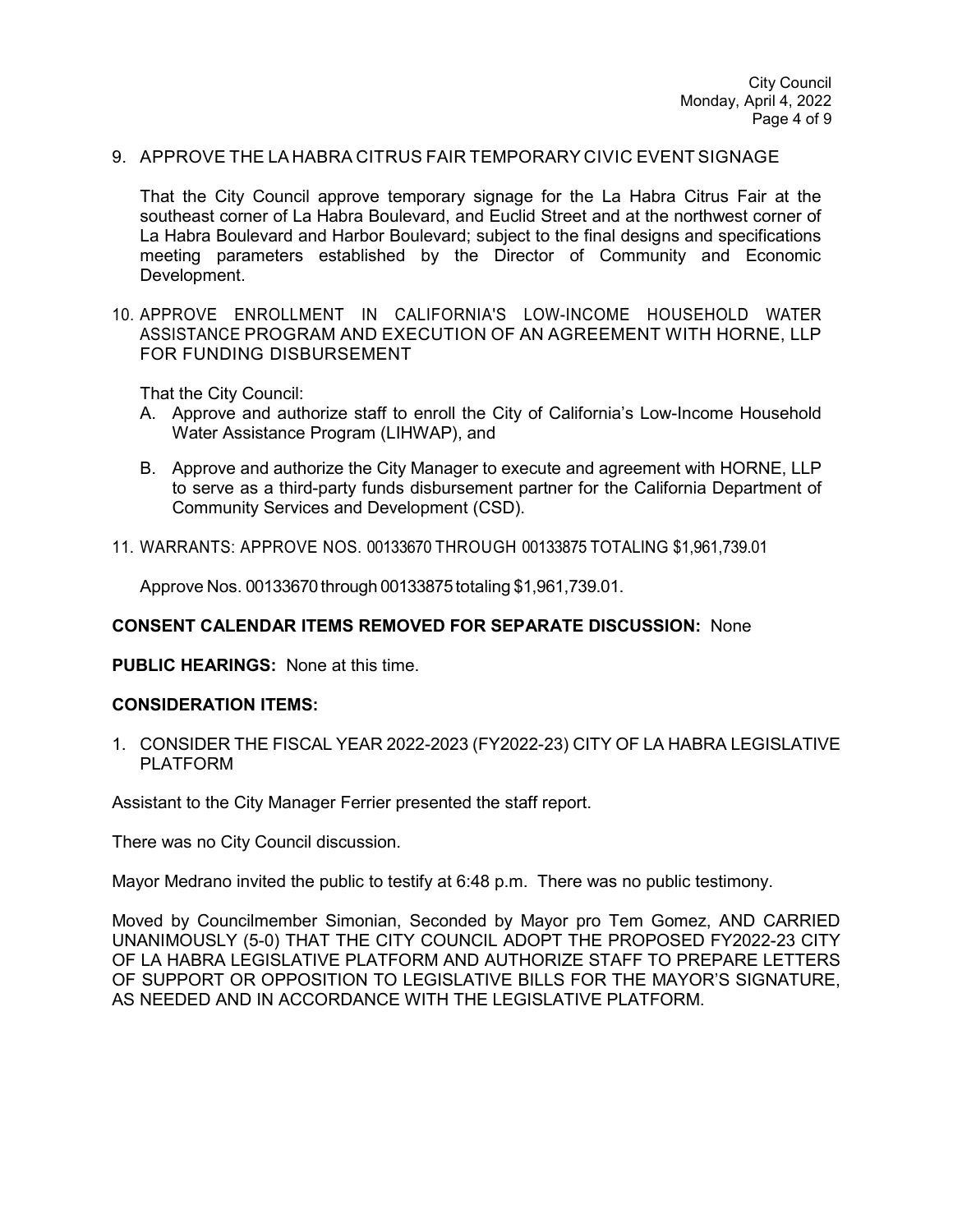City Council Monday, April 4, 2022 Page 5 of 9

Said motion CARRIED by the following roll call vote:

AYES: Mayor Medrano, Mayor Pro Tem Gomez, Councilmember Espinoza, Councilmember Nigsarian, Councilmember Simonian NOES: NONE ABSTAIN: NONE ABSENT: NONE

2. CONSIDER APPROVING AND ADOPTING A RESOLUTION THAT REAFFIRMS CITY OF LA HABRA RESOLUTION NO. 5934 REGARDING THE LOCAL EMERGENCY DECLARATION DUE TO THE COVID-19 PANDEMIC, OR CONSIDER APPROVING AND ADOPTING A RESOLUTION THAT RESCINDS CITY OF LA HABRA RESOLUTION NO. 5934 AND TERMINATES THE LOCAL EMERGENCY DECLARATION THAT WAS ENACTED TO ADDRESS THE COVID-19

Assistant to the City Manager Ferrier presented the staff report.

City Council discussion included: confirmation there is no fiscal impact to rescind the resolution; confirmation other cities are rescinding the emergency declaration; there would be no adverse effects to rescinding the emergency declaration; and support to rescind the resolution.

Mayor Medrano invited the public to testify at 6:54 p.m. There was no public testimony.

MOVED by Councilmember Nigsarian, seconded by Mayor Pro Tem Gomez, and CARRIED UNANIMOUSLY (5-0) TO APPROVE AND ADOPT **RESOLUTION NO. 6056** ENTITLED: A RESOLUTION OF THE CITY COUNCIL OF THE CITY OF LA HABRA, CALIFORNIA, RESCINDING RESOLUTION NO. 5934 AND TERMINATING THE DIRECTOR OF EMERGENCY SERVICES' DECLARATION OF THE EXISTENCE OF A LOCAL EMERGENCY.

Said motion CARRIED by the following roll call vote:

AYES: Mayor Medrano, Mayor Pro Tem Gomez, Councilmember Espinoza, Councilmember Nigsarian, Councilmember Simonian NOES: NONE ABSTAIN: NONE ABSENT: NONE

3. CONSIDER APPOINTMENT OF COMMISSIONERS AND ALTERNATES TO THE PLANNING COMMISSION AND THE COMMUNITY SERVICES COMMISSION

Assistant City Clerk Barone presented the staff report.

City Council discussion included: interest in taking future action to reduce the number of Community Services Commissioners from five members to seven members; and if any commissioners would be asked to leave their position should there be a reduction.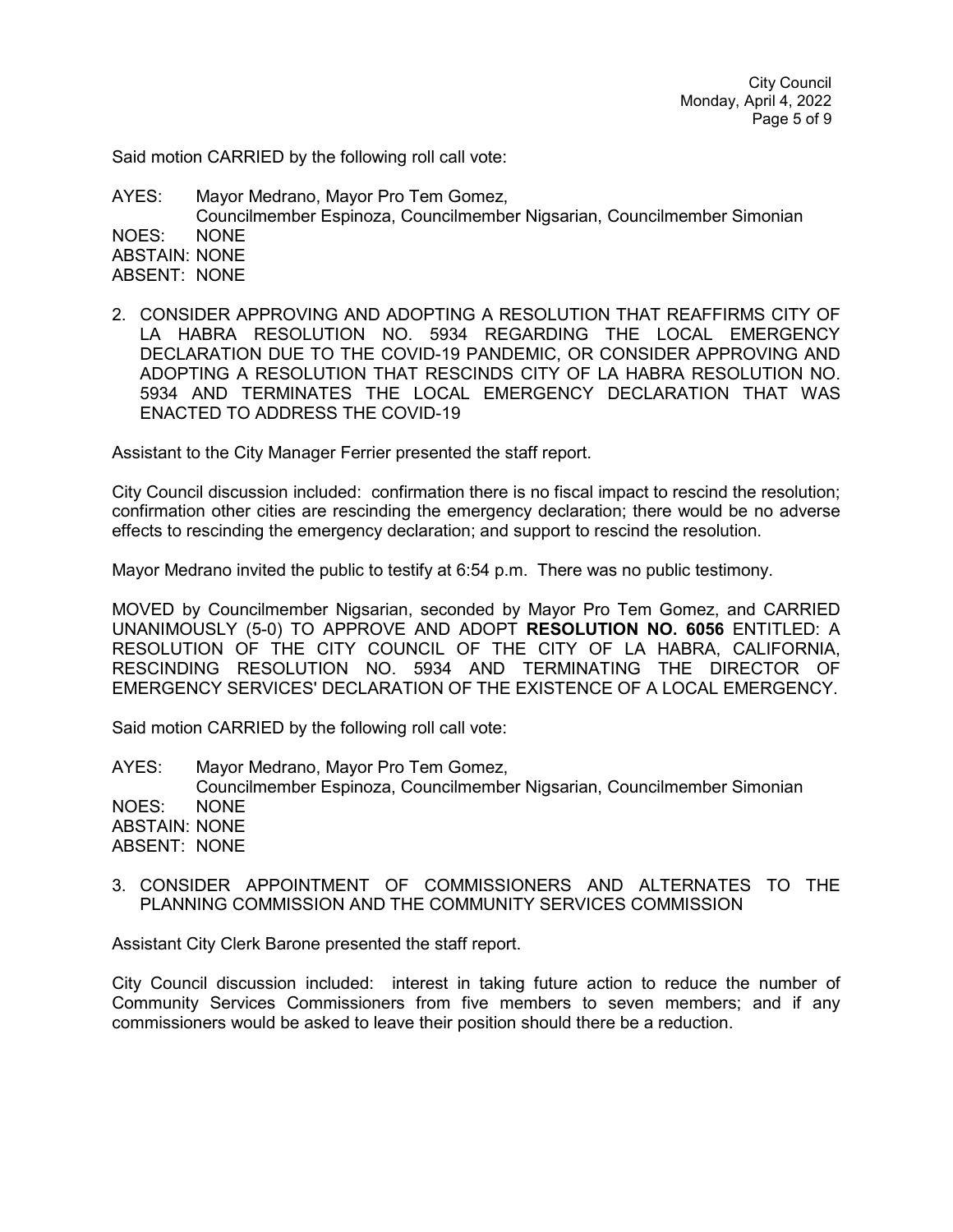City Manager Sadro indicated that with the appointment of Carrie Surich from the Community Services Commission to the Planning Commission, and Kathy Felix no longer interested in reappointment to the Community Services Commission, a reduction in the number of Community Services Commissioners from five members to seven would not be impactful to incumbent commissioners. He stated that this matter would be brought back for City Council consideration at its next regular meeting of April 18, 2022.

Mayor Medrano invited the public to testify at 6:58 p.m. There was no public testimony.

Mayor Medrano opened nominations for the appointment of one individual to the Planning Commission to fill one four-year term expiring on March 31, 2026.

Mayor Medrano nominated Esther Rojas. There were no other nominations presented. MOVED by Mayor Pro Tem Gomez, seconded by Mayor Medrano, and CARRIED UNANIMOUSLY (5-0) TO CLOSE NOMINATIONS AND CAST A UNANIMOUS VOTE TO APPOINT ESTHER ROJAS TO THE PLANNING COMMISSION TO FILL ONE FOUR-YEAR TERM EXPIRING ON MARCH 31, 2026.

Said motion CARRIED by the following roll call vote:

AYES: Mayor Medrano, Mayor Pro Tem Gomez, Councilmember Espinoza, Councilmember Nigsarian, Councilmember Simonian NOES: NONE ABSTAIN: NONE ABSENT: NONE

Mayor Medrano opened nominations for the appointment of one individual to the Planning Commission to fill one unscheduled vacancy for a term expiring on March 31, 2023.

Mayor Medrano nominated Carrie Surich. There were no other nominations presented. MOVED by Mayor Pro Tem Gomez, seconded by Mayor Medrano, and CARRIED UNANIMOUSLY (5-0) TO CLOSE NOMINATIONS AND CAST A UNANIMOUS VOTE TO APPOINT CARRIE SURICH TO THE PLANNING COMMISSION TO FILL ONE UNSCHEDULED VACANCY FOR A TERM EXPIRING ON MARCH 31, 2023.

Said motion CARRIED by the following roll call vote:

AYES: Mayor Medrano, Mayor Pro Tem Gomez, Councilmember Espinoza, Councilmember Nigsarian, Councilmember Simonian NOES: NONE ABSTAIN: NONE ABSENT: NONE

Mayor Medrano opened nominations for the appointment of one individual to the Planning Commission as first alternate for the next year.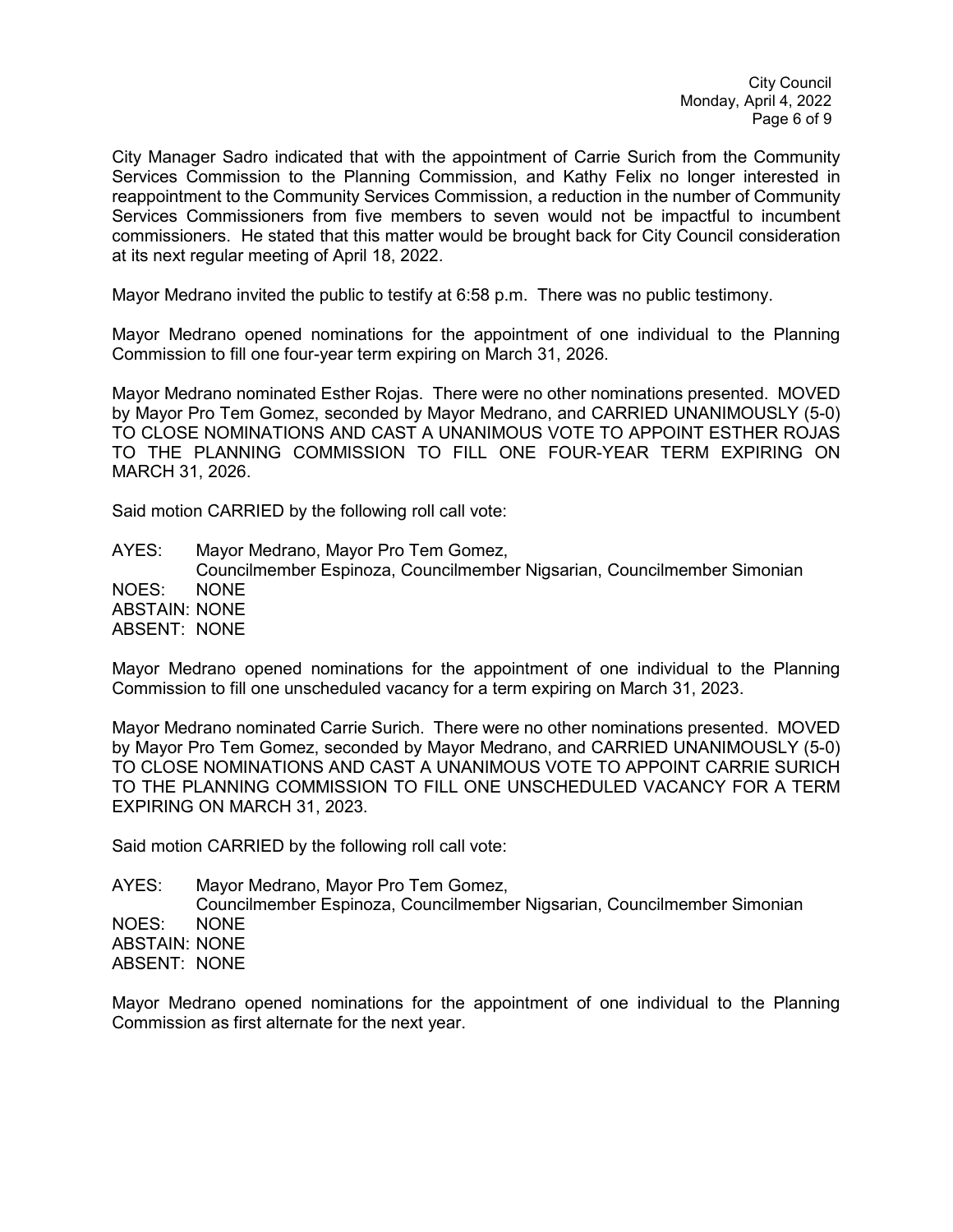City Council Monday, April 4, 2022 Page 7 of 9

Councilmember Espinoza nominated Maria Mahecha. There were no other nominations presented. MOVED by Councilmember Nigsarian, seconded by Mayor Medrano, and CARRIED UNANIMOUSLY (5-0) TO CLOSE NOMINATIONS AND CAST A UNANIMOUS VOTE TO APPOINT MARIA MAHECHA TO THE PLANNING COMMISSION AS FIRST ALTERNATE FOR THE NEXT YEAR.

Said motion CARRIED by the following roll call vote:

AYES: Mayor Medrano, Mayor Pro Tem Gomez, Councilmember Espinoza, Councilmember Nigsarian, Councilmember Simonian NOES: NONE ABSTAIN: NONE ABSENT: NONE

Mayor Medrano opened nominations for the appointment of one individual to the Planning Commission as second alternate for the next year.

Mayor Medrano nominated Richard LaBounty. There were no other nominations presented. MOVED by Mayor Medrano, seconded by Mayor Pro Tem Gomez, and CARRIED UNANIMOUSLY (5-0) TO CLOSE NOMINATIONS AND CAST A UNANIMOUS VOTE TO APPOINT RICHARD LABOUNTY TO THE PLANNING COMMISSION AS SECOND ALTERNATE FOR THE NEXT YEAR.

Said motion CARRIED by the following roll call vote:

AYES: Mayor Medrano, Mayor Pro Tem Gomez, Councilmember Espinoza, Councilmember Nigsarian, Councilmember Simonian NOES: NONE ABSTAIN: NONE ABSENT: NONE

Mayor Medrano opened nominations for the appointment of up to six individuals to the Community Services Commission to fill six terms as follows: two 3-year terms, two 2-year terms, and one 1-year term, so the terms are staggered; and appoint two individuals as alternates.

Mayor Medrano directed staff to bring back to City Council consideration of the reduction of the number of Community Services Commission members from seven to five. Mayor Pro Tem Gomez concurred.

MOVED by Mayor Pro Tem Gomez, seconded by Councilmember Nigsarian, and CARRIED UNANIMOUSLY (5-0) TO CLOSE NOMINATIONS AND CAST A UNANIMOUS VOTE TO REAPPOINT ALL OF THE INCUMBANT COMMUNITY SERVICES COMMISSIONERS.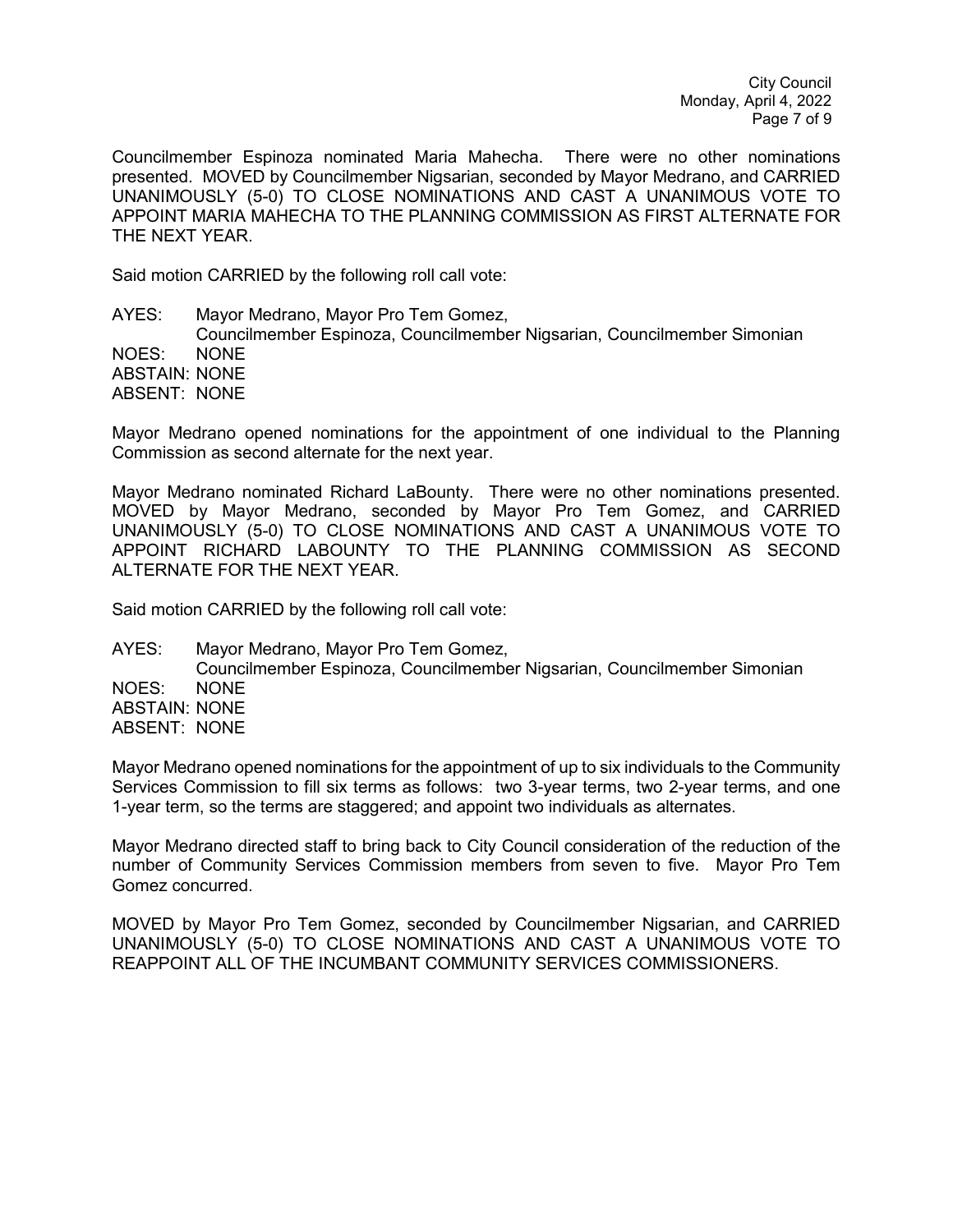Said motion CARRIED by the following roll call vote:

AYES: Mayor Medrano, Mayor Pro Tem Gomez, Councilmember Espinoza, Councilmember Nigsarian, Councilmember Simonian NOES: NONE ABSTAIN: NONE ABSENT: NONE

MOVED by Mayor Pro Tem Gomez, seconded by Councilmember Nigsarian, and CARRIED UNANIMOUSLY (5-0) THAT NO ALTERNATE COMMUNITY SERVICES COMMISSIONERS BE APPOINTED AT THIS TIME.

Said motion CARRIED by the following roll call vote:

AYES: Mayor Medrano, Mayor Pro Tem Gomez, Councilmember Espinoza, Councilmember Nigsarian, Councilmember Simonian NOES: NONE ABSTAIN: NONE ABSENT: NONE

## **MAYOR'S COMMUNITY CALENDAR:**

Mayor Medrano made the following announcements:

- La Habra Vaccination and Booster Clinic at the La Habra Community Center, Monday, Wednesday, and Friday, 9:00 a.m. to 4:00 p.m. by appointment only.
- COVID Testing at the La Habra Community Center, Monday through Friday, 7:00 a.m. to 7:00 p.m. by appointment only.
- Free At-Home COVID-19 Test Kits available to every home in the United States.
- Free N95 Masks available at pharmacies across the country.
- Birthdays at the Children's Museum kids' party for up to 40 guests, with each party including Museum admission.
- La Habra Egg Night to be held on Friday, April 15, 2022, 7:00 p.m. to 8:00 p.m., at La Bonita Park.
- Spring Family Eggstravaganza to be held on Saturday, April 16, 2022, 8:00 a.m. to 12:00 p.m., at La Bonita Park.
- The La Habra Children's Museum "Chipping in for Kids" Charity Golf Tournament to be held on Monday, May 2, 2022, at the Hacienda Golf Club.

## **COMMENTS FROM STAFF:**

None.

## **COMMENTS FROM COUNCILMEMBERS:**

Mayor Pro Tem Gomez spoke regarding the recent passing of Sister Kathleen Marie Pughe, and requested the meeting be adjourned in her memory. He congratulated City Clerk Laurie Swindell on her upcoming retirement, and thanked her for her service to the City.